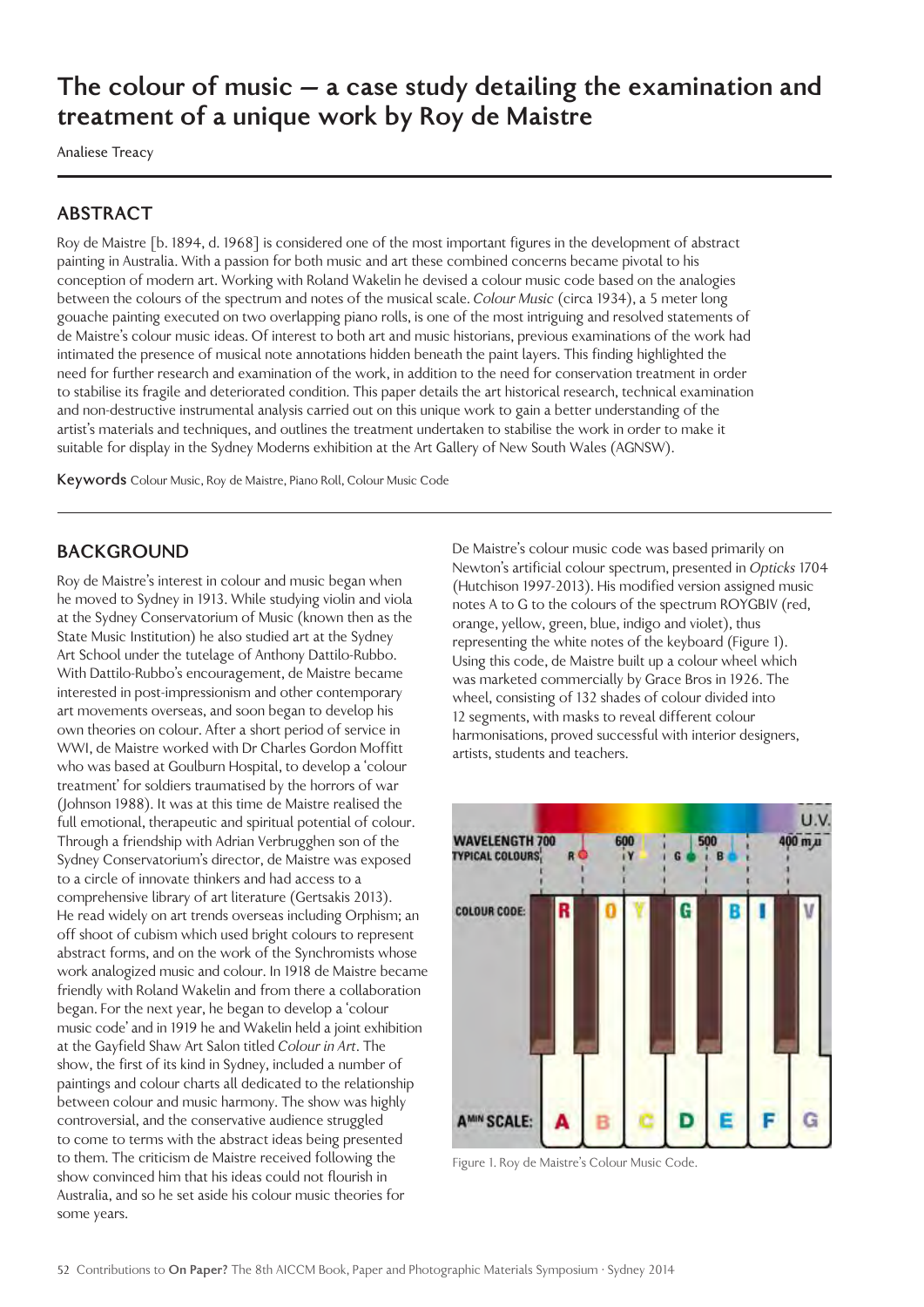# **THE ARTWORK**

De Maistre revisited his colour music ideas when he moved to London in the early 1930s. His unique and ambitious *Colour Music* is executed in gouache, chalk pastel and pencil on two un-punched piano rolls, one overlapping the other to create the effect of a scroll. This 5 meter long interplay of music and colour is believed to be one of the most pure and accomplished statements of the artist's career as it beautifully synthesises his colour music ideas.

As an item intended to be rolled and unrolled, the work had suffered significant wear and tear since its acquisition by the Art Gallery of NSW in 1969 [Gift of Sir John Rothenstein]. The fragility of the work, a direct result of the physical stress placed on it, had resulted in the structural stability of the roll being compromised and the roll being unsuitable for examination, research or display in its full painted length.

# **CONSERVATION PROJECT**

As a work of great significance within the AGNSW collection, the main aims of the conservation project [generously funded by the Friends of Conservation] were as follows:

- 1. Gain more information on de Maistre's materials and methods, through research, technical examination and instrumental analysis using non-destructive techniques.
- 2. Repair and stabilise the work in order to make it suitable for both research and display.

# **MATERIALS AND TECHNIQUES**

### **THE SUPPORTS**

The two overlapping piano rolls (one painted and one blank) which are branded on the leaders as *Universal* rolls, were most likely sourced in London when de Maistre moved there in the 1930s. The Aeolian controlled Universal Music Company Ltd, had a factory at Hayes, Middlesex, England (The Pianola Institute 2013), where it is possible de Maistre purchased the 16 metre long un-punched rolls either directly from the factory or through a local supplier. The piano roll paper in each instance measuring 11¼ inches in width and 0.09mm in thickness is wrapped around a cardboard core with black plastic spool ends (Figure 2).



The paper, which appears yellow-brown in colour, has a smooth and almost glossy surface suggesting it may have been waxed for strengthening. Research suggests that piano roll papers from this period were generally of a high quality<sup>1</sup>, and this was supported by a visit to the Powerhouse Museum Collection, where it was noted that similar Universal rolls from the period from the private collection of Barclay Wright owner of the Mastertouch Piano Roll Company, were in very good condition overall. De Maistre's rolls by comparison however were far more discoloured suggesting they may either have been exposed to poor environmental conditions at some time or the paper may have been of a lesser quality, a possibility due to paper shortages experienced during the interwar years. Another possibility is that de Maistre sourced the blank paper rolls without leaders and attached the *Universal* leaders himself at a later date.

#### **THE MEDIA**

#### **Visual Examination**

Carefully mapping out the score in pencil, de Maistre divided the picture plane into flat vertical bands of colour painted in gouache, moving from left to right across the roll as if translating a music manuscript. The bands are then divided and crossed by horizontal and oblique lines to form rectangles and lozenges and are painted with adjusted heights to represent pitch. Applying his code, the colours represent the notes of the octave, with lighter and darker tones signifying movement up and down the scale. The bass rhythm represented in the lower half of the work is echoed in the treble by dividing the colour sequence in half. Pencil inscriptions at the beginning of the painted section identify piano, violin and cello as the main instruments, with more faint inscriptions evident under the paint through the roll. Visual examination suggested de Maistre was more experimental in his application of media within the first 2 meters of the roll, attempting to create lighter and darker hues by mixing his colours and by applying chalk pastel over the paint in areas.

### **Infrared Examination**

In order to determine the musical note annotations hidden under the paint layers, the object was examined using an Osiris A1 infrared system [Opus Instruments LTD]. Infrared reflectography (IRR) is a method commonly used to detect under-drawings due to its ability to reveal graphite and other carbon-based materials. One of the benefits of the process is that it is non-destructive and no sampling is required.

The infrared investigations, supported theories by Heather Johnson (de Maistre's biographer) and Niels Hutchison<sup>2</sup> that *Colour Music* was in fact a representation of Haydn's Trio in B flat (1794) for keyboard, violin and cello (Hoboken XV: 20) (Figure 3). Interestingly de Maistre claimed he had a condition known as colour synaesthesia, whereby he perceived letters and numbers as inherently coloured. After his death, no sheet music was found at his studio (Johnson 1994), which might suggest de Maistre translated the musical score into colour merely by listening to it. It is possible however that de Maistre became so preoccupied with his code that he trained his mind to interpret music as colour. Works from other collections, including *Arrested Phrase from Haydn Trio in orange-red minor 1919-1935* (NGA) and *Arrested movement* Figure 2. Anatomy of a Piano Roll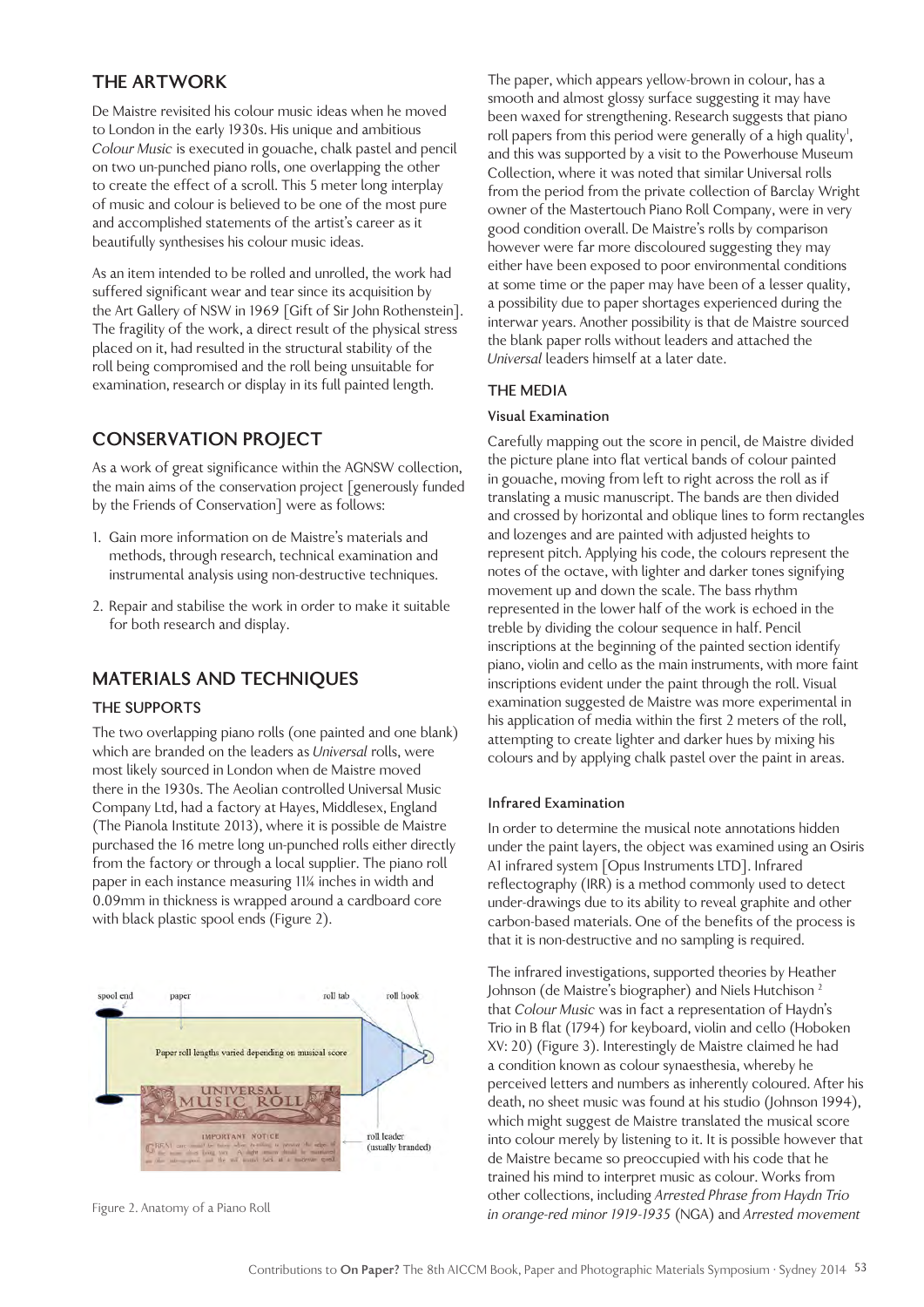

Figure 3. IR examination revealing graphite inscriptions relating to musical score. Roy de Maistre (Australia; England, b.1894, d.1968). (*Colour music*), (circa 1934). Gouache on piano roll, dimensions variable. Art Gallery of New South Wales. Gift of Sir John Rothenstein in memory of the artist 1969. © Caroline de Mestre Walker.

*from a trio 1935* (NGV), appear to be based on the piano roll, with sections appearing almost identical (Hutchison 2013). Whether de Maistre created Colour Music as an artwork in itself or as a working model for his paintings is not known, but it is visually striking in its full expanse.

#### **Ultraviolet Examination**

Further examination of the media was carried out using ultra-violet (UV) light, a method used to identify certain pigments through characteristic absorption or fluorescence. During this process, some notable observations were made:

1. A fiery orange-red fluorescence of one of the deeper red pigments suggested the presence of madder lake (Figure 4). A pigment derived from the roots of the madder plant, it is the natural dye from the root called 'purpurin' which causes the pigment to fluoresce in this way (Gettens & Stout 1966).



Figure 4. Detail from *Colour Music* showing fiery orange-red fluorescence of dark red pigment under UV light.

2. A bright yellow fluorescence was noted in the white paint areas and under many of the other paints, suggesting the presence of zinc white (Pigments through the Ages 2013). XRF analysis (a non-destructive elemental analysis technique) was also carried out to identify the pigments using a portable XRF Tracer III-V Device [Bruker AXS KeyMaster Technologies]. The instrument was used at 3 settings: 40kV, 1.5uA; 33kV, 1.2uA; 15kV, 15uA, the latter two of which were used under vacuum and were more appropriate for elements of decreasing atomic weight (Figure 5). The instrument was manually held at a 5mm distance from the surface and the acquisition time was on average 60 seconds. For the purpose of this study approximately 6-8 readings were taken from areas throughout the roll for each of the 7 pigments (ROYGBIV) corresponding to the notes of the octave (Table 1).



Figure 5. examination of colour music using a portable XRF Tracer III-V Device

### **RESULTS FROM TECHNICAL EXAMINATION**

While it was acknowledged that non-destructive techniques could only provide limited information regarding the pigments present, much useful information was obtained. Zinc white (Chinese white) was confirmed as the main white pigment in the roll a wash of which was found present under most of the other pigments. Examination of the light red and orange pigments revealed peaks for mercury and sulphur, suggesting the presence of vermilion, while examination of one of the deep red pigments revealed little information via XRF supporting the presence of madder lake as implied by UV. The orange pigment, with what appeared to be chalk pastel applied over the surface, also revealed peaks for iron, suggesting the possible presence of an ochre, umber or iron oxide red. The presence of cobalt yellow was surprising as cadmium had superseded it by this time, however de Maistre does appear to have mixed the pigment with chrome yellow within the early sections of the roll. Two very different greens appear in the roll, a rich lush green which appeared to be chrome based, and a blue-green colour which appeared to be a combination of chrome and emerald green, another curious find which was supported by strong absorption observed via IRR. The blues appeared to be a mix of chrome green and cobalt blue with indigo appearing as pure cobalt blue. The presence of cobalt and arsenic in the violet pigment suggested the presence of cobalt violet. Generally speaking de Maistre appears to have used a traditional palette, consistent with those produced by manufacturers such

#### **X-Ray Fluorescence [XRF]**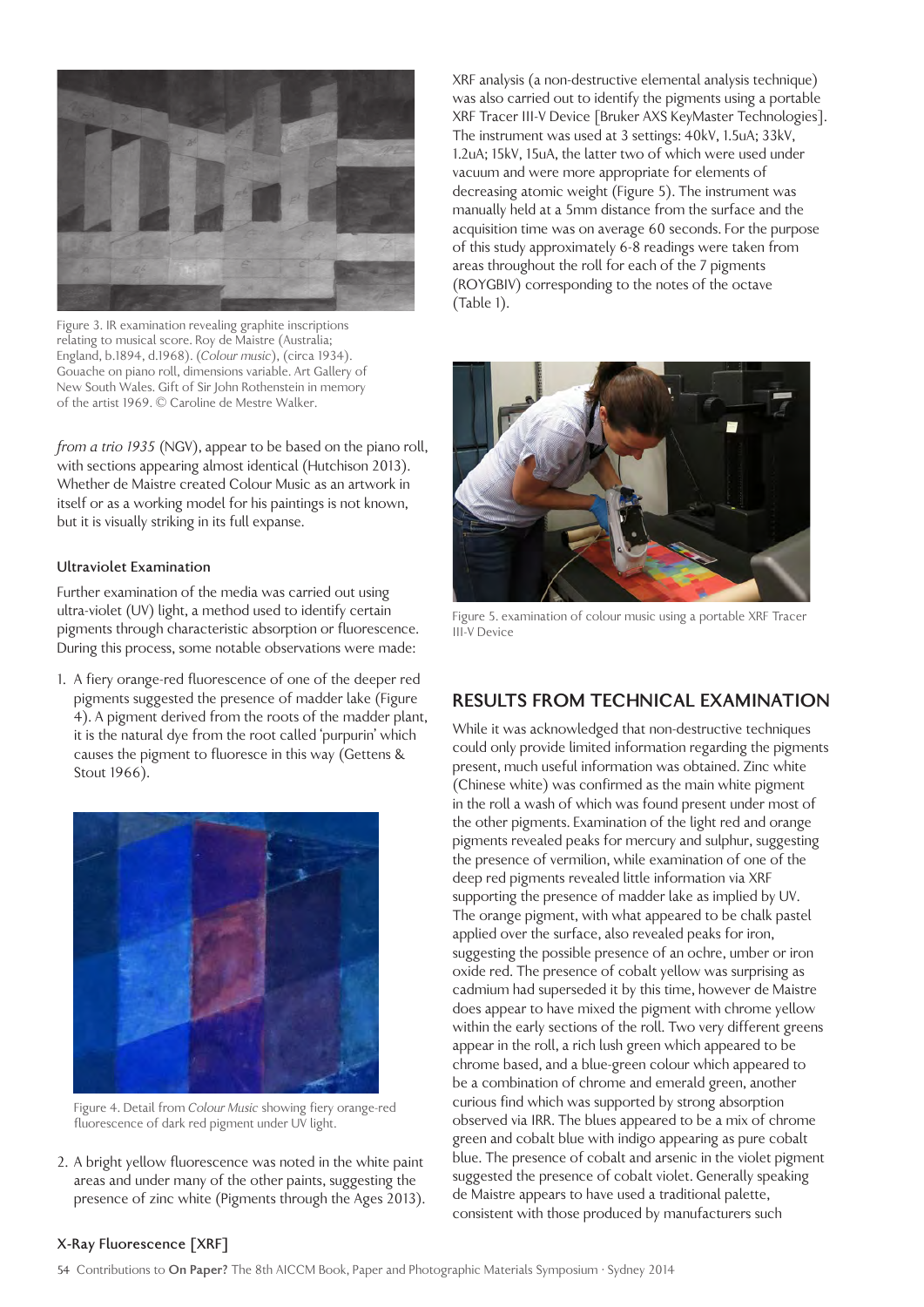| <b>MEDIA ANALYSED</b>                               | <b>MAIN ELEMENTS DETECTED</b>                       | <b>INFERENCE</b>                                          |  |  |
|-----------------------------------------------------|-----------------------------------------------------|-----------------------------------------------------------|--|--|
| Red (light)                                         | Hg, S                                               | Vermilion (HgS)                                           |  |  |
| Red (dark)                                          | Madder Lake (C14H8O4, C14H8 O5)<br>(inferred by UV) |                                                           |  |  |
| Orange (light)                                      | Hg, S                                               | Vermilion (HgS)                                           |  |  |
| Orange (medium/dark)<br>With red/brown chalk pastel | Hg, S, Fe                                           | Vermilion (HgS) +Ochre, umber or iron oxide red           |  |  |
| Yellow (light)                                      | Co, K                                               | Cobalt Yellow (K3[Co(NO2)6]H2O)                           |  |  |
| Yellow (dark)                                       | Co, K, Cr, Pb                                       | Cobalt Yellow K3[Co(NO2)6]H2O +<br>Chrome Yellow (PbCrO4) |  |  |
| Green (rich)                                        | Cr                                                  | Chrome Green (Cr2O3) or<br>Viridian (Cr2O3.2H2O)          |  |  |
| Green (minty)                                       | Cr, Cu, As,                                         | Chrome Green (Cr2O3) +<br>Emerald Green (Cu(AsO2)2        |  |  |
| Blue (appears green/blue)                           | Co, Al, Cr                                          | Cobalt Blue (CoO Al2O3) +<br>Chrome Green (Cr2O3)         |  |  |
| Indigo                                              | Co, Al                                              | Cobalt Blue (CoO · Al2O3)                                 |  |  |
| Violet                                              | Co, As                                              | Cobalt Violet (Co3(AsO4)2)                                |  |  |
| White                                               | Zn                                                  | Zinc White (ZnO)                                          |  |  |
| <b>Black</b>                                        |                                                     | Carbon Black (C)(as detected by IR)                       |  |  |

Table 1. Results from XRF analysis of media

as Winsor & Newton at that time.

### **CONDITION OF THE WORK BEFORE TREATMENT**

The paper on both rolls had become significantly creased and torn from repeated rolling, with several areas of paper loss evident along the edges of the painted areas. The paper had also become extremely discoloured appearing yellow-brown in colour and the leaders were suffering significant losses around

the edges, consistent with being the most exposed parts of the roll. The roll hooks which would have attached the rolls within a Pianola had become detached on both rolls with the roll tabs beginning to detach also. Within the first 2 meters of the painted roll, significant mould staining was evident on the verso edges, in addition to water staining and the evidence of previous repairs including self-adhesive tape. Severe creasing was also evident within this early section, particularly when viewed under raking light. The physical stress of rolling had also resulted in significant media loss in areas, particularly within the first 2 meters of the roll where extensive tearing and creasing



Figure 6. Detail from *Colour Music* showing cockling, creasing and tearing of roll.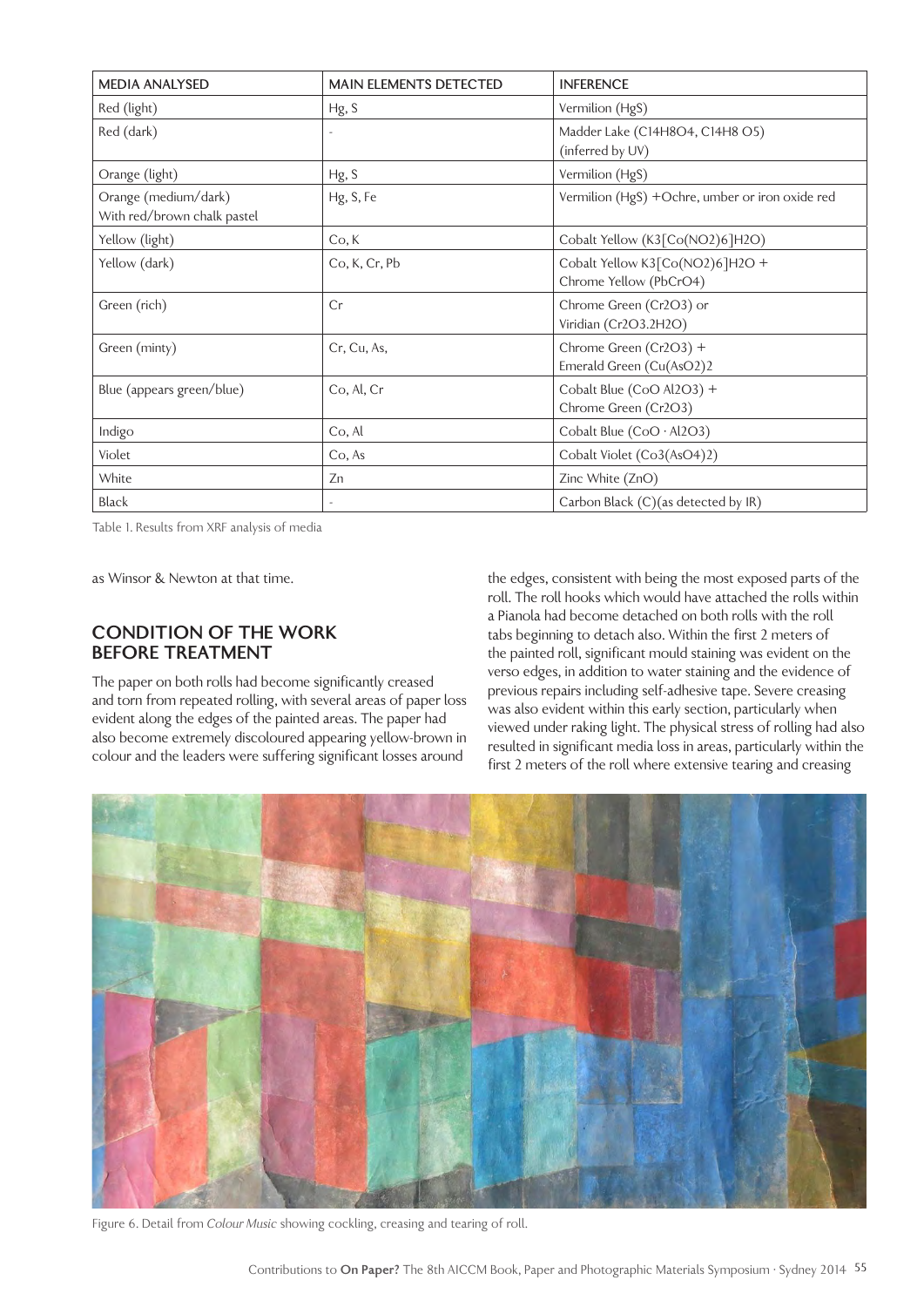|                                        |       | Tengujo Buff Tissue |          |          | K-38 (Kozo) |          |          |
|----------------------------------------|-------|---------------------|----------|----------|-------------|----------|----------|
|                                        |       | 5 rolls             | 10 rolls | Cockling | 5 rolls     | 10 rolls | Cockling |
| <b>IN-SITU REPAIR MATERIALS</b>        |       |                     |          |          |             |          |          |
| Wheat starch paste + methylcellulose   | 50:50 | Pass                | Pass     | No       | Pass        | Fail     | No       |
| Methylcellulose                        | 5%    | Fail                | Fail     | No       | Fail        | Fail     | No       |
| Wheat starch paste                     | 5%    | Pass                | Fail     | No       | Pass        | Fail     | No       |
| Klucel G                               | 5%    | Pass                | Fail     | No       | Pass        | Fail     | No       |
| Isinglass                              | 10%   | Pass                | Fail     | Minor    | Pass        | Fail     | Minor    |
| <b>PRE-COATED REPAIR MATERIALS</b>     |       |                     |          |          |             |          |          |
| Wheat starch paste $+$ methylcellulose | 50:50 | Pass                | Fail     | No       | Pass        | Fail     | No       |
| Methylcellulose                        | 5%    | Fail                | Fail     | No       | Fail        | Fail     | No       |
| Wheat starch paste                     | 5%    | Pass                | Fail     | No       | Pass        | Fail     | No       |
| Klucel G                               | 5%    | Fail                | Fail     | No       | Pass        | Fail     | No       |
| Isinglass                              | 10%   | Pass                | Fail     | Minor    | Pass        | Fail     | Minor    |
| Aquazol <sup>®</sup> 500               | 10%   | Pass                | Pass     | No       | Pass        | Pass     | No       |
| Aquazol <sup>®</sup> 200               | 10%   | Pass                | Pass     | No       | Pass        | Pass     | No       |
| Aquazol <sup>®</sup> 50                | 10%   | Pass                | Fail     | No       | Pass        | Fail     | No       |

Table 2. Results from testing of adhesive and repair papers using in-situ and pre-coated repair materials.

was evident (Figure 6). Mould and water damage also appeared to have impacted the media, with more pronounced media loss evident on the corresponding painted areas.

### **PRE-TREATMENT TESTING OF PAPER REPAIR MATERIALS**

In order to determine the most suitable method for structural repair of the work, a number of tests were carried out using a range of repair papers and adhesives. The main objective was to determine which combinations would best withstand the future actions of rolling and unrolling.

Materials were prepared for repairs using a test *Universal* Piano Roll purchased online and dating roughly to the same period. The tissues and papers were chosen to compliment the roll paper in terms of colour, thickness and strength, and the adhesives were selected for their strength and flexibility. For comparative purposes, the author tested repairs carried out 'in-situ' - using freshly made adhesives, and using adhesive 'pre-coated' repair materials. The use of pre-coated materials was deemed advantageous because of the low moisture levels required for activation (reducing the risk of tideline staining and damage to the media), and because of their quick application and drying time (Anderson & Reidell 2009) a major factor considering the long format of the roll. In addition to the more common adhesives used in conservation, Aquazol® [poly (2-etyyl-2-oxazoline)] – a synthetic water-soluble adhesive known for its excellent adhesion strength, flexibility and reversibility was also tested as a pre-coated repair adhesive (Lechuga 2011). Pre-coating was carried out as follows:

- Each adhesive was brushed onto a sheet of Mylar.
- The repair papers were spray misted with water.
- The repair papers were then dropped onto the various adhesives.
- A layer of Bondina® was placed over the repair paper and

the rolled with a roller (to evenly adhere the repair paper to the adhesive).

• The repair paper was then allowed to air dry, before peeling it off the Mylar support.

The repair materials were then used to mend a number of intentionally created tears on the test piano roll (Figure 7). The in-situ repair papers were profiled, pasted and applied to the tears on the light box, while the adhesive pre-coated papers were activated with water using damp cotton swabs.



Figure 7. Preparation of adhesives and repair papers for testing prior to treatment.

The repairs were then physically tested by repetitive rolling to determine which combination of materials could best withstand the physical stress and strain. The repairs were also assessed in terms of whether they resulted in cockling (Table 2).

While pre-coated repair materials have many advantages, in most instances they did not appear to have adequate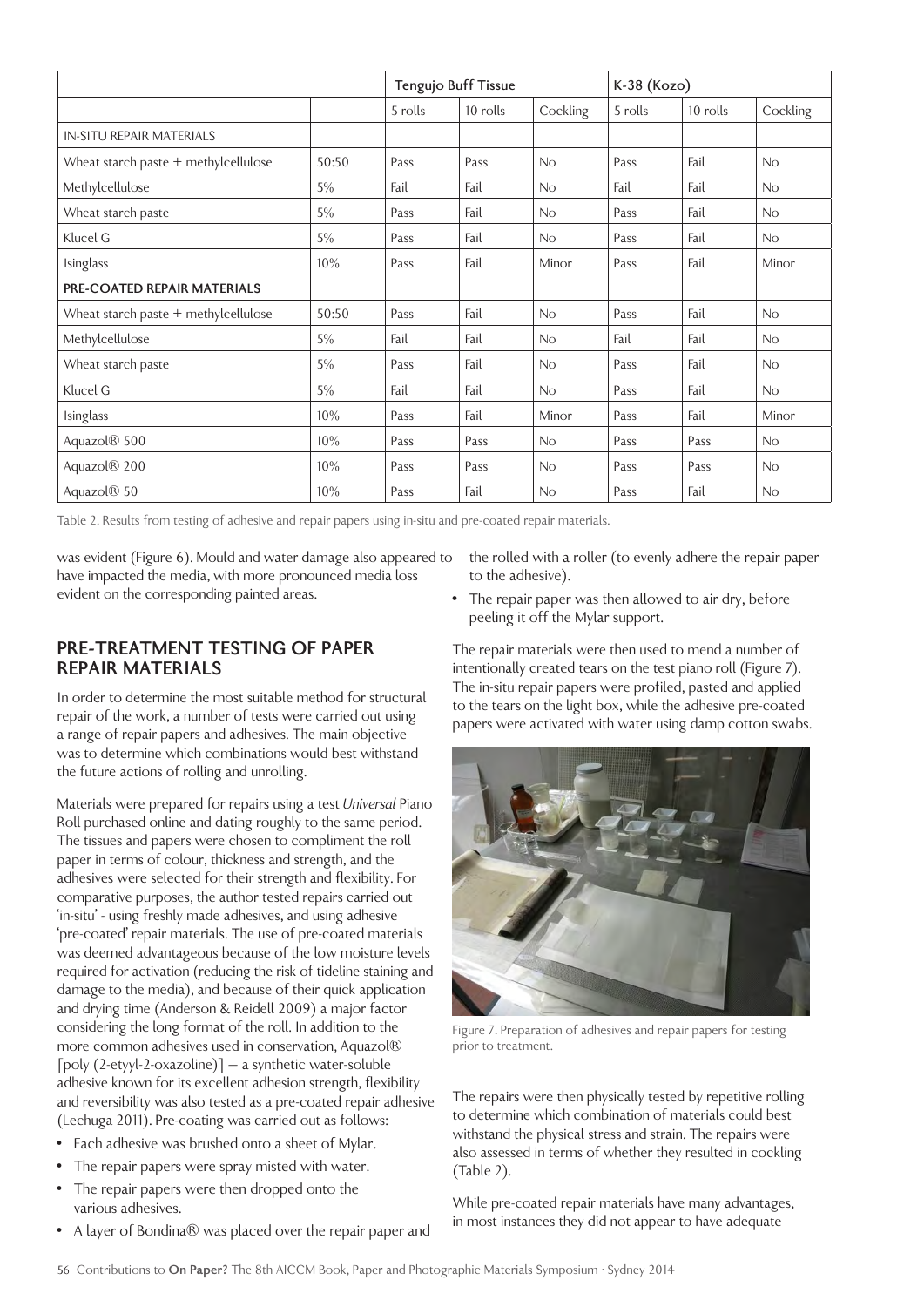strength to withstand the physical action of rolling. The fact that feathered edges could not be achieved may also have contributed to their failure. While Aquazol®500 and 200 did perform well in the tests and the author acknowledged its potential use for short term repairs where adhesive strength is required, there is currently limited research available on its long term stability and ageing characteristics, thus it was decided not to proceed with the adhesive in this instance. The 50:50 methylcellulose (MC) and wheat starch paste with Tengujo buff tissue appeared to perform best in the tests overall and was thus selected for repair of the piano roll paper.

### **TREATMENT**

The two rolls were surface cleaned individually using a soft brush and vulcanised rubber sponge. The painted roll was inverted and old repairs were removed on the light box with the aid of damp cotton swabs. The tears were then replaced with the selected buff Tengujo tissue using a waterline pen for profiling. The repairs were then adhered to the roll with the selected 50:50 MC/wheat starch paste adhesive, applied using cotton swabs in order to minimise the risk of cockling and wetting of the media. The unpainted roll was repaired on the verso in the same manner.

Paper in-fills were carried out with a toned Kozo paper and large creases were humidified locally with damp blotter and Gore-Tex® (in non-media areas only) and pressed under small weights. The leaders, which were suffering from large paper losses, were repaired with a Japanese paper of similar weight, thickness and colour using the same adhesive.

Media consolidation was carried out using 2 methods:

- Direct application of the consolidant using a small brush under magnification.
- Vapour method, using a nebuliser.

A 0.5% w/v aqueous solution of JunFunori (glue extracted from the red algae genus Gloiopeltis) was chosen over other common consolidants for this purpose, as it is known to be especially suitable for the consolidation of matt paint (Geiger & Michel 2005, Swider & Smith 2005, Michel 2011).

Further to discussions with the relevant Curators, retouching of areas of media loss, particularly within the most damaged areas of the roll (first 2 meters), was carried out using a methylcellulose isolating layer in order to ensure the reversibility of the process. Winsor & Newton artist's quality watercolour paints were used for this purpose with a 000 brush under magnification using a loop (Figure 8). The primary aim of toning was to minimise the impact of media loss and



Figure 8. *Colour Music* during toning of media loss.

balance the overall aesthetic of the work. The work was checked by the relevant Curators during this process to ensure the visual integrity of de Maistre's experimental approach was maintained. Further to toning, the rolls were then re-rolled back together and the repaired work was placed in a custom made storage box.

#### **TREATMENT RESULTS**

As a result of the treatment of the work a number of positive outcomes were achieved:

- The structural stability of the work was restored.
- The media was stabilised in turn reducing the risk of further media loss.
- The visual integration of the image was improved, facilitating greater appreciation of the artwork.
- The work was made available for more comprehensive research and display.

## **CONCLUSIONS**

Through the process of research, examination and treatment of *Colour Music*, much useful information was revealed about Roy de Maistre's materials and techniques. His choice of music rolls as a support for the work demonstrated his interest in keeping his materials as true in nature to the musical subject matter as possible. Information revealed through Infrared reflectography not only assisted in confirming the musical score, but also provided insight into de Maistre's structured and methodical approach to mapping out his code. The media deterioration observed within the first 2 meters of the roll demonstrated de Maistre's experimental use of pigments, mixing and matching to create lighter and darker tones, yet he appears to resolve his ideas as the work progresses applying his media in a more direct and ordered fashion. The conservation treatment carried out to stabilise this work, has resulted in the opportunity for more thorough research of the roll, which it is hoped will continue to inform and engage art and music enthusiasts into the future.

## **ENDNOTES**

- 1. As per email correspondence with Rex Lawson The Pianola Institute. Nov 2013.
- 2. Niels Hutchison is author of the website: www.colourmusic.info.

## **REFERENCES**

Anderson, P & Reidell, S 2009, 'Adhesive Pre-Coated Repair Materials', in *Book and Paper Group, LCCDG and ACDG*, May 21. [ONLINE] available at: http://sarahreidell.files.wordpress. com/2012/05/anderson\_reidell\_lccdg\_acdg handout\_2009-06-011.pdf

Colour Music. 1997-2013. *Colour Music*. [ONLINE] Available at: http://www.colourmusic.info/. [Accessed 15 January 2013].

Geiger, T & Michel, F 2005, 'Studies on the poly-saccharide JunFunori used to consolidate matt paint', *Studies in Conservation*, vol. 50, no. 3, pp. 193-204.

Gertsakis, E 2013, 'Roy de Maistre: colour-music and the Verbrugghens', in Edwards, D & Mimmocchi, D (eds), *Sydney moderns: art for a new world*. AGNSW Publication, p. 46.